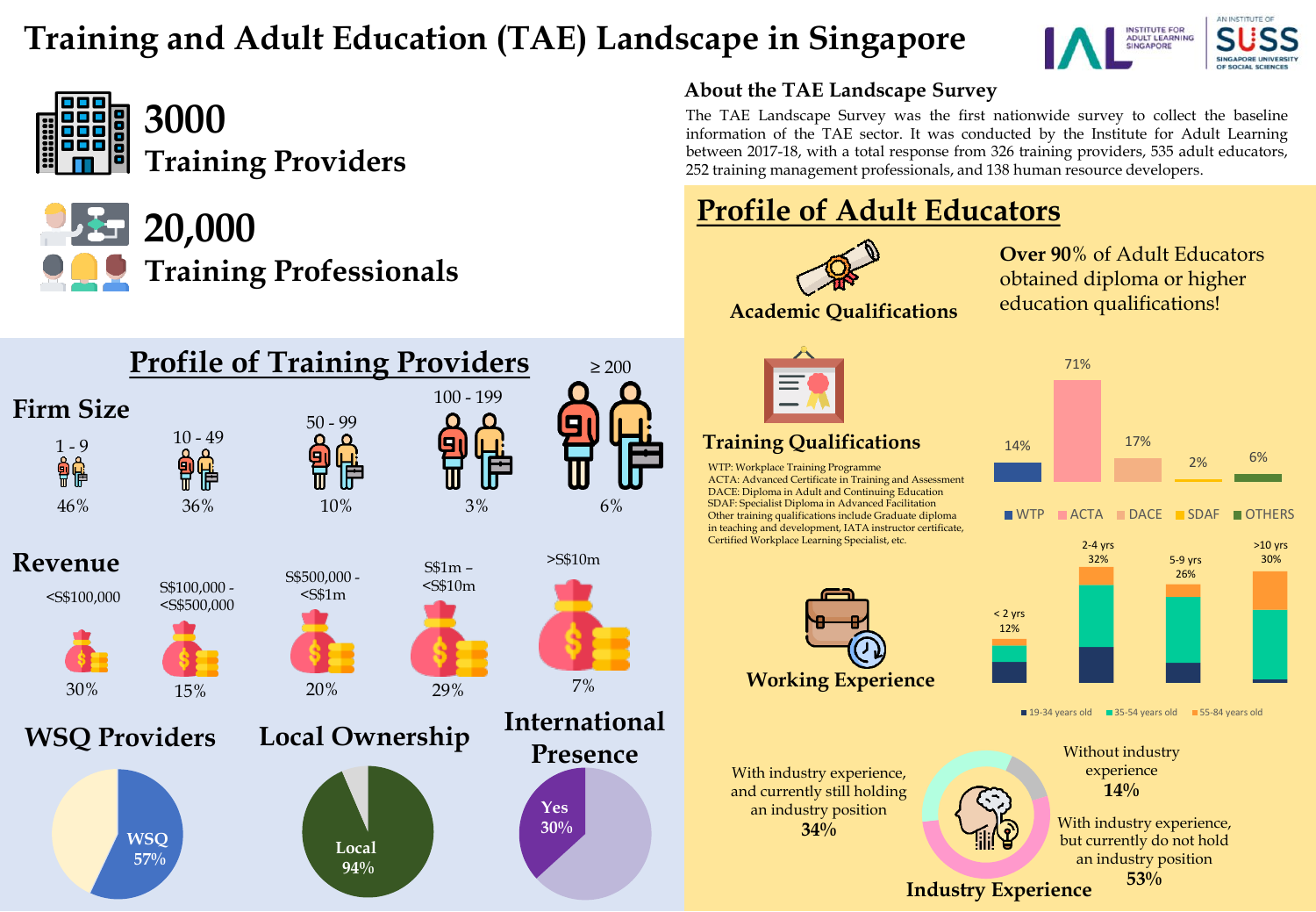# **Training and Adult Education (TAE) Landscape in Singapore: Business**





TAE providers' expected changes in revenue in the next 12 months:

| Decrease 14.1%  |  |
|-----------------|--|
| No change 29.5% |  |
| Increase 56.5%  |  |